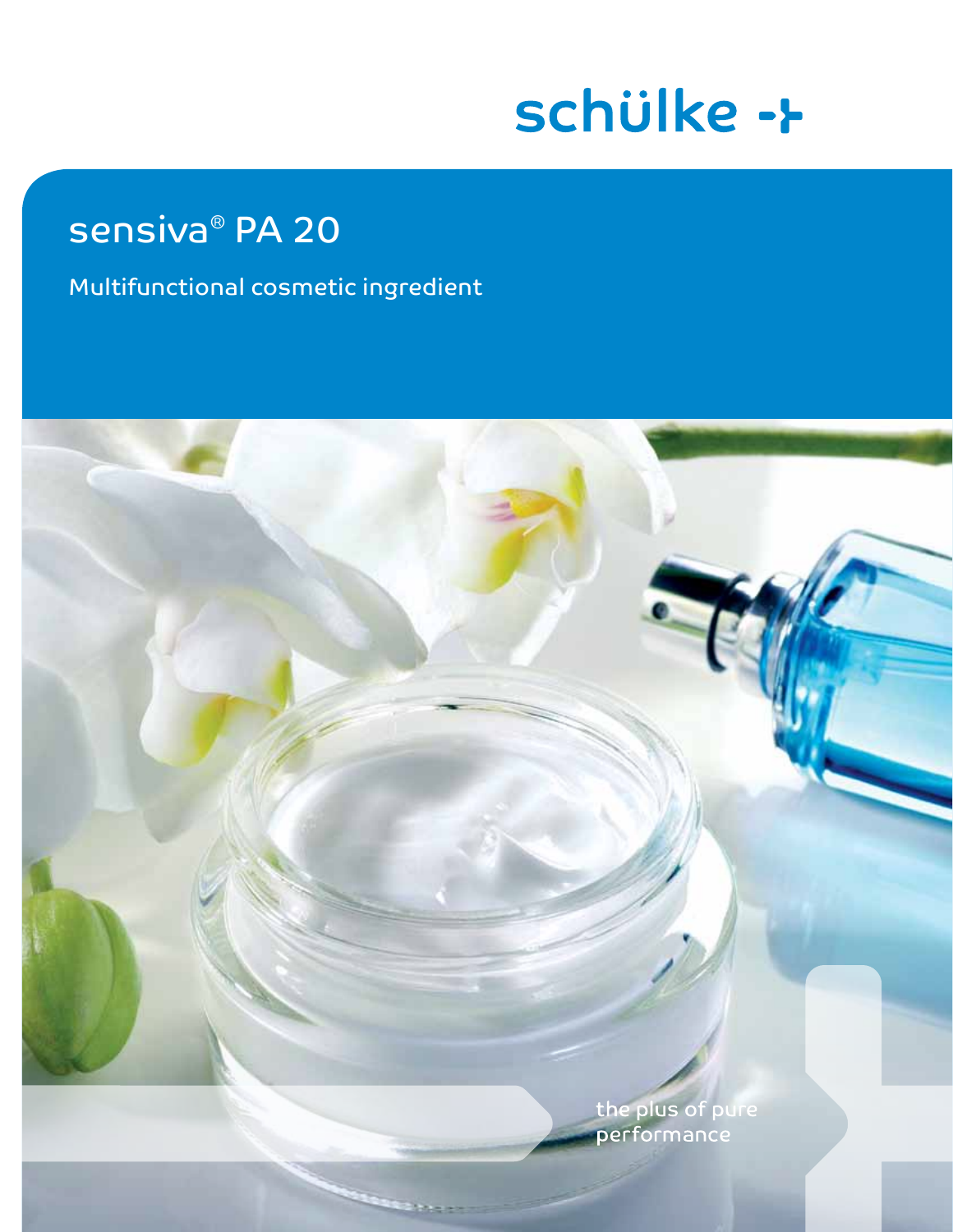- **Synergistic blend of phenethyl alcohol and ethylhexylglycerin**
- **Applicable in a wide variety of cosmetic**   $\overline{\phantom{a}}$ **products**
- **Antimicrobial stabilizer blend**  $\blacksquare$
- **Effective against odor-causing bacteria**  $\blacksquare$
- **Mild humectant**

# **Use /Use concentrations**

For leave-on formulations, deodorants, wet-wipes 0.5 – 1.0%

# **Product description**

sensiva® PA 20 is a multifunctional cosmetic additive based on ethylhexylglycerin and phenethyl alcohol. Its unique properties make it suitable for use in a wide range of cosmetic applications. It combines the excellent skin care and deodorizing properties of ethylhexylglycerin with the antimicrobial properties of phenethyl alcohol. Phenethyl alcohol is a nature-identical fragrance ingredient with a mild flowery, rose-like scent which can mask possible unpleasant odors of other ingredients. Its antimicrobial properties are enhanced by the boosting effect of ethylhexylglycerin.

# **Composition**

| <b>Phenethyl Alcohol</b> |                                        |
|--------------------------|----------------------------------------|
| ∠OH                      | $C_{\rm s}H_{\rm no}O$<br>122.17 g/mol |
| $CAS$ no.:               | $60 - 12 - 8$                          |
| CAS name:                | 2-Phenylethanol                        |
| <b>INCI name:</b>        | <b>Phenethyl Alcohol</b>               |
| <b>EINECS name:</b>      | 2-Phenylethanol                        |
| EINECS no.:              | 200-456-2                              |
|                          |                                        |

# **Ethylhexylglycerin**

| OН<br>HО                | $C_{11}H_{24}O_{3}$<br>204.31 g/mol       |
|-------------------------|-------------------------------------------|
| $CAS \nno$              | 70445-33-9                                |
| CAS name:               | 3-[(2-Ethylhexyl)oxy]-<br>1.2-propanediol |
| <b>INCI</b> name:       | Ethylhexylglycerin                        |
| ELINCS name:            | sensiva SC 50                             |
| ELINCS no.:             | 408-080-2                                 |
| REACh registration no.: | 01-0000015745-65-0001                     |

# **EU INCI declaration**

Phenethyl Alcohol Ethylhexylglycerin\*

# **US INCI declaration**

Phenethyl Alcohol (and) Ethylhexylglycerin\* \* Stabilised with synthetic alpha-Tocopherol

# **Deodorizing efficacy**

Body odor arises when sweat, odorless itself, is decomposed by microorganisms. These Gram-positive bacteria form substances from the sweat contents which have an unpleasant odor.

sensiva® PA 20 inhibits the growth and multiplication of odor causing bacteria, while at the same time not adversely affecting beneficial skin flora.

# **Antimicrobial effectiveness against odor-causing Gram-positive bacteria**

Determination of the minimum inhibitory concentrations (MIC) of sensiva® PA 20 in the serial dilution test is shown in the following values:

| <b>Species</b>             | <b>ATCC No.</b> | MIC value [%] |
|----------------------------|-----------------|---------------|
| Corynebacterium xerosis    | 373             | 0.5%          |
| Corynebacterium flavescens | 10340           | 0.5%          |
| Corynebacterium callunae   | 15991           | 0.5%          |
| Staphylococcus epidermidis | 12228           | 0.5%          |
| <b>Bacillus subtilis</b>   | 6633            | 0.5%          |
| Ochrobacter anthropi       | 11425           | 0.12%         |
| Leifsonia aguatica         | 14665           | 0.25%         |
| Kocuria rhizophila         | 9341            | $0.5\%$       |

#### **Germ count reduction tests** (in water)



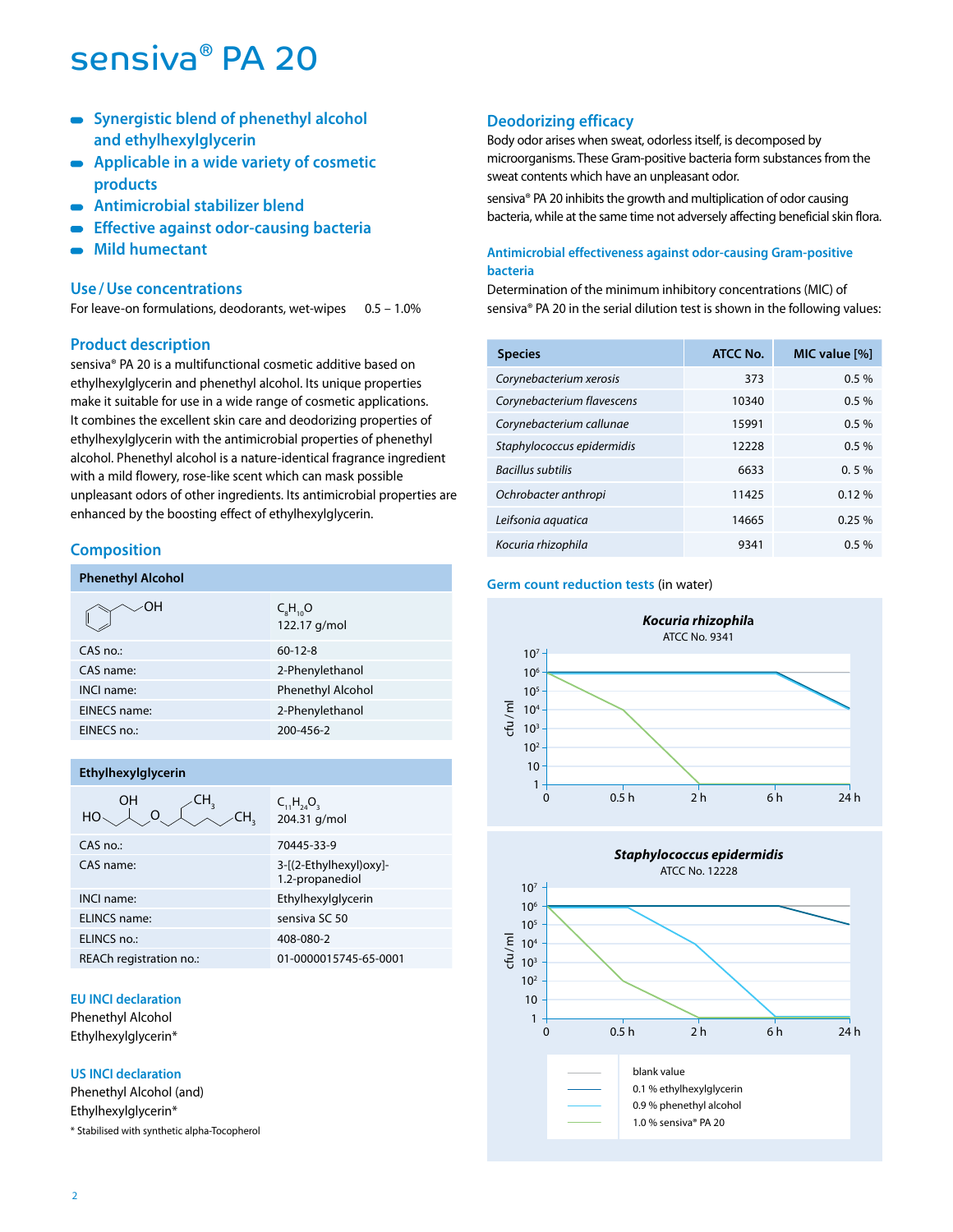# **Antimicrobial stabilizer blend**

Cosmetic formulators are looking for ways to keep their products microbiologically stable without the use of traditional preservative systems. These include a combination of possibilities to prevent microorganisms from growing, such as modifying pH value or water activity of a formulation; using chelating agents or multifunctional materials; as well as employing tamper-resistant packaging.

sensiva® PA 20 is a multifunctional cosmetic ingredient consisting of phenethyl alcohol and ethylhexylglycerin. Phenethyl alcohol is a nature-identical fragrance ingredient and is effective against typical germs found in cosmetic formulations. Ethylhexylglycerin is well known as a booster for preservatives and antimicrobial actives. Ethylhexylglycerin enhances the antimicrobial properties of phenethyl alcohol. Germ count reduction tests and preservative challenge tests have shown that sensiva® PA 20 can contribute to the antimicrobial stability of a cosmetic formulation.

# **Germ count reduction tests** (in O/W Cream, RL-04-9004)







#### **Repeated challenge tests (schülke KoKo test)**

In the schülke KoKo test a mixture of bacteria, yeast and mold is inoculated 6 times (once a week) into the test material with the goal of keeping the test material germ-free for this period. The inoculum contains pathogenic microorganisms and germs which are well known for product spoilage. All species are cultivated separately and mixed directly before the addition to ensure a constant composition and germ count of the inoculum. Total germ count is approximately  $10^8 - 10^9$  cfu/ml, which equates to a germ count of approximately 10<sup>6</sup> cfu/ml per test organism in the sample.

0.05 % ethylhexylglycerin 0.45 % phenethyl alcohol 0.50 % sensiva® PA 20

Experience has shown that a cosmetic product without growth of microorganisms after 6 inoculation cycles can be considered microbiologically stable for 30 months, which is recommended for cosmetic products.

**sensiva® PA 20 can contribute to the microbiological stability of a cosmetic formulation. For more results please contact us.**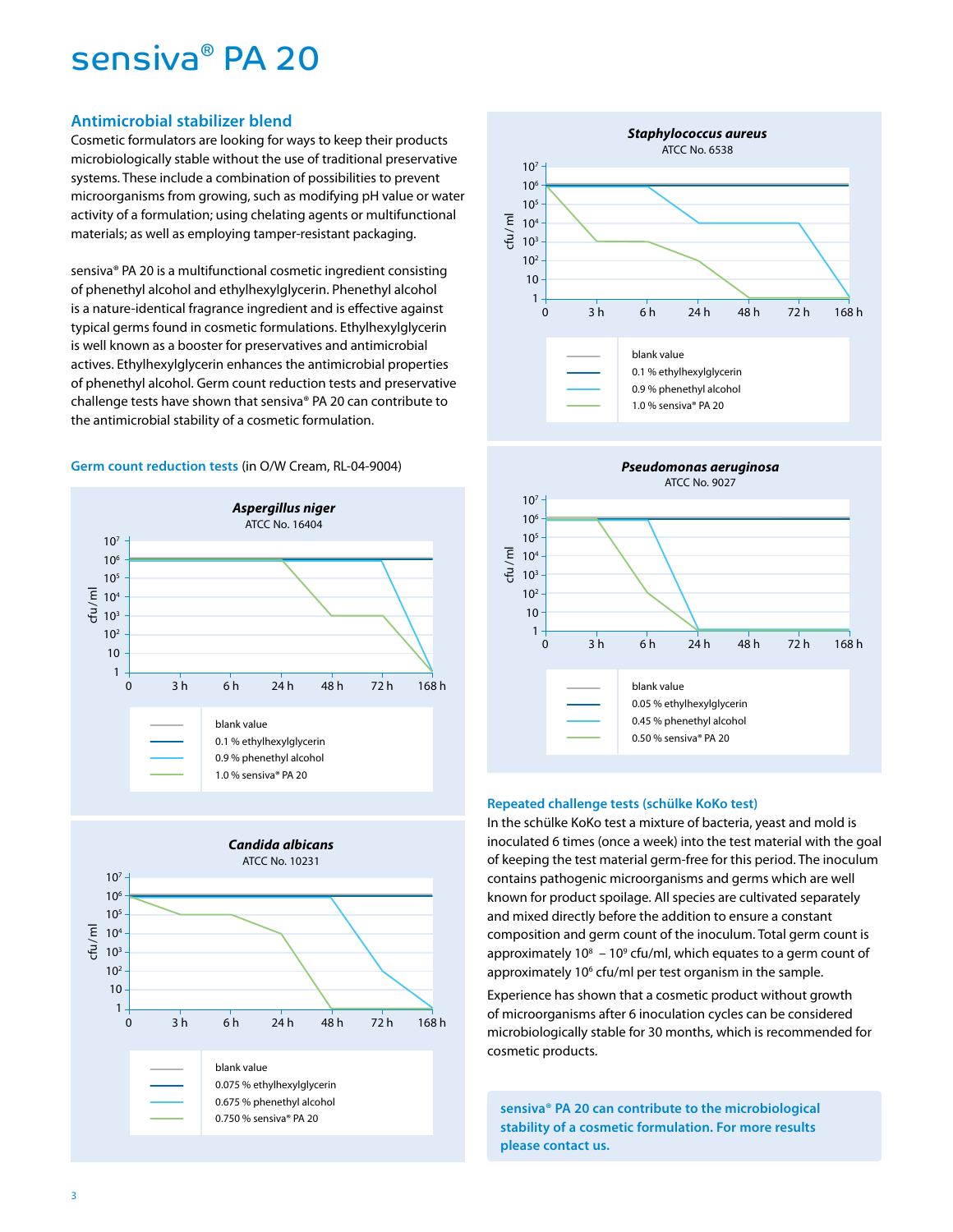# **Formulation**

| W/O Cream (RL-04-9006)                 |                   |          |
|----------------------------------------|-------------------|----------|
| <b>INCI Name</b>                       | <b>Function</b>   | [% w/w]  |
| <b>Phase A</b>                         |                   |          |
| Water                                  |                   | Q.S. 100 |
| Glycerin, 85%                          | Humectant         | 0.90     |
| <b>Propylene Glycol</b>                | Humectant         | 0.50     |
| Sodium Hydroxide<br>(45% ag. solution) | pH adjuster       | 0.50     |
| Sodium Chloride                        | Stabilizer        | 0.15     |
| <b>Phase B</b>                         |                   |          |
| Cetyl PEG/PPG-10/1<br>Dimethicone      | <b>Fmulsifier</b> | 0.80     |
| Cera Alba                              | Wax               | 0.35     |
| <b>Hydrogenated Castor Oil</b>         | Stabilizer        | 0.25     |
| <b>Mineral Oil</b>                     | Emollient         | 7.30     |
| Carbomer                               | Thickener         | 0.70     |

### **KoKo test results**

| W/O Cream                                                | <b>Inoculation Cycles</b> |                        |                        |           |                                                   |   |   |
|----------------------------------------------------------|---------------------------|------------------------|------------------------|-----------|---------------------------------------------------|---|---|
| (RL-04-9006)                                             | $\bf{0}$                  | 1                      | $\overline{2}$         | 3         | 4                                                 | 5 | 6 |
| without<br>antimicrobial<br>stabilization                |                           | $^{+++}$<br>B, Y,<br>M | $^{+++}$<br>B, Y,<br>M | $\Lambda$ |                                                   |   |   |
| $+0.75%$<br>euxyl® PE 9010                               |                           |                        |                        |           |                                                   |   |   |
| $+1.0%$<br>euxyl® PE 9010                                |                           |                        |                        |           |                                                   |   |   |
| $+0.75%$<br>sensiva® PA 20                               |                           |                        |                        |           |                                                   |   |   |
| $+1.0%$<br>sensiva® PA 20                                |                           |                        |                        |           |                                                   |   |   |
| Legend:<br>= Sterility control<br>0<br>$=$ Bacteria<br>R |                           |                        | $+$                    |           | $=$ free of microbial growth<br>$=$ slight growth |   |   |

#### $M = M$ old  $H + 1 = M$ old  $H$  $Sp = Sporeforming bacteria$  +++ = massive growth  $Y = Yeast$

# **International approvals**

|                  | <b>Phenethyl Alcohol</b>                      | Ethylhexylglycerin                                |
|------------------|-----------------------------------------------|---------------------------------------------------|
| Europe /<br>USA: | <b>INCI</b> name:<br><b>Phenethyl Alcohol</b> | INCI name<br>Ethylhexylglycerin                   |
| Australia:       | listed on AICS<br><b>TGA</b> approved         | listed on AICS/NICNAS<br>(NA/966)<br>TGA approved |
| Canada:          | listed on DSL                                 | listed on DSL                                     |
| Japan:           | listed on ENCS                                | listed on ENCS and CLS 1999                       |

# **Formulation**

| O/W Cream (RL-04-9004)                       |                      |          |  |  |
|----------------------------------------------|----------------------|----------|--|--|
| <b>INCI Name</b>                             | <b>Function</b>      | [% w/w]  |  |  |
| <b>Phase A</b>                               |                      |          |  |  |
| Water                                        |                      | Q.S. 100 |  |  |
| Glycerin, 85%                                | Humectant            | 2.30     |  |  |
| Sodium Hydroxide<br>(45% aq. solution)       | pH adjuster          | 0.20     |  |  |
| <b>Phase B</b>                               |                      |          |  |  |
| <b>Mineral Oil</b>                           | <b>Fmollient</b>     | 6.00     |  |  |
| Dimethicone                                  | <b>Fmollient</b>     | 5.00     |  |  |
| <b>Stearic Acid</b>                          | Consistency<br>agent | 4.00     |  |  |
| <b>Cetyl Alcohol</b>                         | Consistency<br>agent | 3.00     |  |  |
| Glyceryl Stearate,<br><b>PEG-30 Stearate</b> | <b>Fmulsifier</b>    | 3.00     |  |  |
| <b>Octyl Palmitate</b>                       | <b>Fmollient</b>     | 1.50     |  |  |

### **KoKo test results**

| O/W Cream                                   | <b>Inoculation Cycles</b> |                        |                        |                     |                        |                |             |
|---------------------------------------------|---------------------------|------------------------|------------------------|---------------------|------------------------|----------------|-------------|
| (RL-04-9004)                                | 0                         | 1                      | $\overline{2}$         | 3                   | 4                      | 5              | 6           |
| without<br>antimicrobial<br>stabilization   |                           | $^{+++}$<br>B, Y,<br>M | $^{+++}$<br>B, Y,<br>M | $\Lambda$           |                        |                |             |
| $+0.75%$<br>euxyl® PE 9010                  |                           | $+$<br>M               | $+$<br>M               | $+$<br>м            | $+$<br>M               | $+$<br>M       | $+$<br>B, M |
| $+1.0%$<br>euxyl® PE 9010                   |                           |                        |                        |                     |                        |                |             |
| $+0.75%$<br>sensiva® PA 20                  |                           |                        |                        |                     | $+$<br>M               | $\ddot{}$<br>M | $+$<br>M    |
| $+1.0\%$<br>sensiva® PA 20                  |                           |                        |                        |                     |                        |                |             |
| Legend:                                     |                           |                        |                        |                     |                        |                |             |
| $0 =$ Sterility control                     |                           |                        |                        |                     | $=$ free of microbial  |                |             |
| $=$ Bacteria<br>B                           |                           |                        |                        | $+$ = slight growth |                        |                |             |
| $M =$ Mold                                  |                           |                        |                        |                     | $++$ = moderate growth |                |             |
| $Sp = Sporeforming bacteria$<br>$Y = Yeast$ |                           |                        |                        |                     | $+++$ = massive growth |                |             |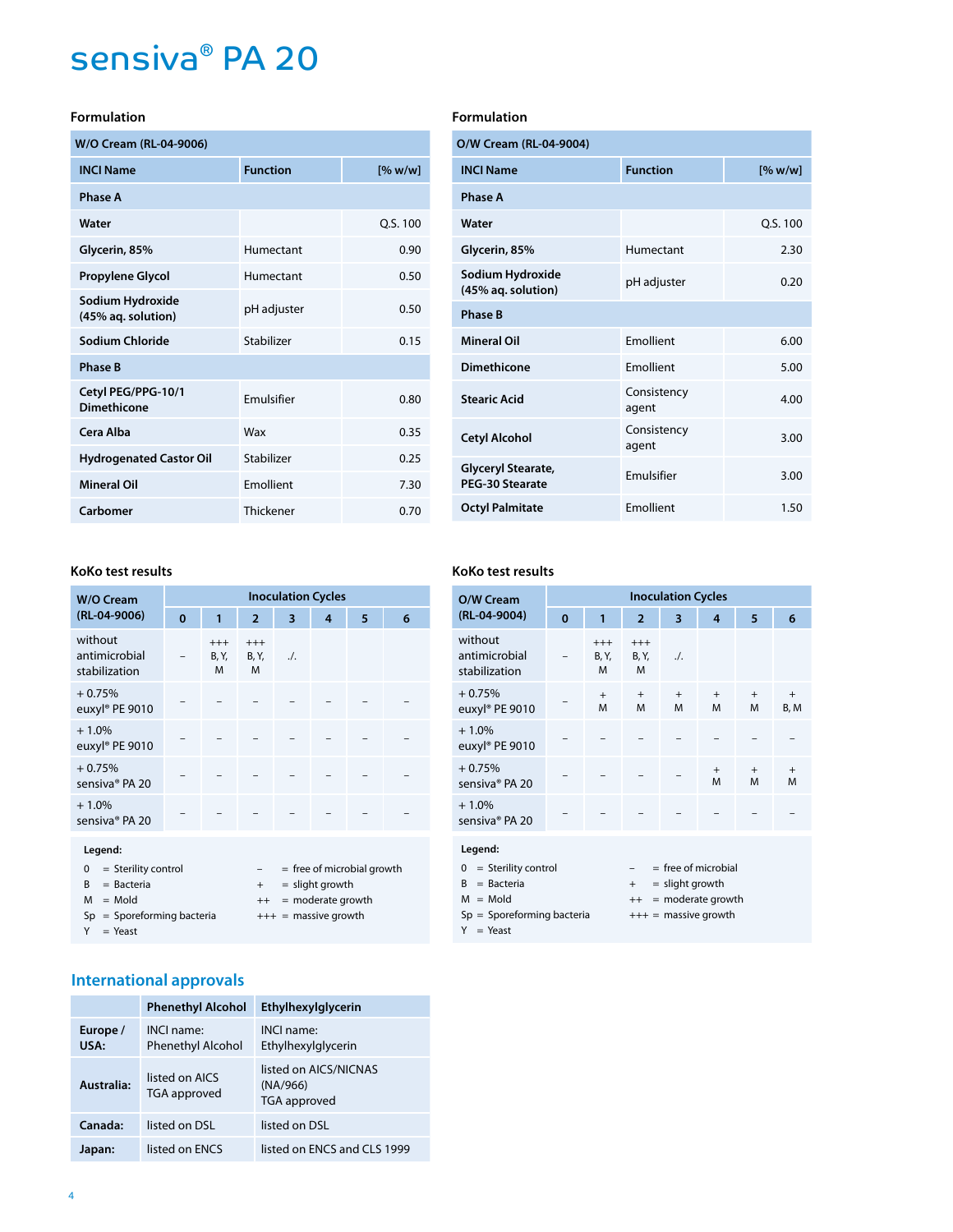# **Indications for use**

### **General remarks**

sensiva® PA 20 is a colorless to light yellow liquid with characteristic odor. It is stable to hydrolysis, temperature and pH.

### **Use concentration**

The recommended use concentration for sensiva® PA 20 is  $0.5 - 1.0%$ .

# **Emulsions**

As both components in sensiva® PA 20 are surface active ingredients which can interact with emulsifier systems, we recommend incorporating sensiva® PA 20 after the emulsification process. At this time, the emulsion has already formed and any negative influence on the emulsifier system will be minimized. However, every formulation can behave differently and in some cases incorporation into the external phase, prior to emulsification can be advantageous. Addition to the internal phase is not recommended because it is most likely that the majority of sensiva® PA 20 will remain in the internal phase. This will prevent the total antimicrobial efficacy from being achieved.

# **Solubility**

sensiva® PA 20 has a limited solubility in water (approx. 1.0%) and is highly soluble in organic solvents, like alcohols and glycols. The solubility of sensiva® PA 20 in selected solvents is listed below. The solubility in the single solvents is influenced by the whole formulation and has to be tested in each individual case.

|                                 | approx.  |
|---------------------------------|----------|
| Water                           | 1.0%     |
| Fthanol                         | $> 50\%$ |
| Propylene Glycol                | $> 50\%$ |
| Propylene Glycol (10% in water) | 1.0%     |
| Glycerin (85%)                  | 5.0%     |
| Mineral Oil 30 mPas             | 2.0%     |
| Dimethicone                     | 1.0%     |
| Cyclopentasiloxane              | 2.0%     |

Solubility tests were conducted at room temperature (approx. 22°C).

| <b>Physical-chemical Data</b>                          |                                   |
|--------------------------------------------------------|-----------------------------------|
| Appearance:                                            | colorless to light yellow liquid  |
| Color index (Hazen):                                   | max. 60                           |
| Odor:                                                  | characteristic                    |
| Density (20°C):                                        | approx. $1.013$ g/cm <sup>3</sup> |
| 20<br>Refractive Index $n_{\mathsf{D}}$ :              | approx. 1.524                     |
| $pH$ value $(7 q/l)$ :                                 | $5 - 7$                           |
| Flash point (DIN 51 758):                              | $>100^{\circ}$ C                  |
| Flow time (DIN 53 211/20°C):                           | $<$ 15 s                          |
| Water solubility (24°C):                               | 10q/l                             |
| Solidification temperature:                            | $< -18$ °C                        |
| Viscosity (Brookfield-RVT,<br>20°C, Spindle 1, 10 rpm) | approx. 20 mPas                   |

# **Material compatibility**\*

### **Concentrate**

In the material compatibility tests with the concentrate of sensiva® PA 20 stainless steel, brass, copper, zinc and aluminum, as well as polyethylene (PE), polyoxymethylene (POM), polyamide (PA) and hard polyvinyl chloride (hard PVC) proved to be suitable materials for handling the undiluted product. Polycarbonate (PC), polymethylmethacrylate (PMMA), polyethylenterephthalate (PET), polysulphone (PSU), polystyrene (PS) and acrylnitrilbutadienstyrolcopoly mer (ABS) should not be used. Other non-metallic materials should be checked for their suitability. When handling undiluted sensiva® PA 20 fluorine rubber, polymethylsiloxane or polytetrafluorethylene (PTFE) should be preferred as sealing material. Other sealing materials can show swelling or washing out or lead to pronounced discoloration of sensiva® PA 20.

# **Dilutions**

The behavior of sensiva® PA 20 in 1.0% aqueous solution with regard to material compatibility of metals and plastics was not significantly different from that of the tap water used for the dilution. The only exception is polyamide which can show more swelling. Other sealing materials can show swelling or washing out or lead to pronounced discoloration of sensiva® PA 20. \* Please check compatibility in individual cases.

# **Storage**

Store at room temperature in the original container. Protect from heat and direct sunlight.

# **Shelf life**

12 months at recommended storage conditions. Product specification is valid for the entire shelf life.

# **Toxicology**

sensiva® PA 20 is used as a multifunctional additive for cosmetics and toiletries with a recommended use concentration of 0.5 – 1.0%. Both components of sensiva® PA 20 have undergone toxicological testing. On the basis of the results, with the given upper concentration of 1.0%, sensiva® PA 20 can be considered safe for the use in cosmetics and toiletries.

# **Environmental information**

Schülke & Mayr GmbH has DIN EN ISO 9001 and EN ISO 14001 certification and has a validated environmental management system in accordance with the Eco Audit Regulation (Reg. No. D-150-00003). The 10 kg containers and 200 kg drums used by schülke are made of polyethylene (HDPE) and are labeled accordingly. The labels are made of polyethylene (PE). Our packaging materials contain no PVC and are recyclable. Samples of our products are supplied together with extensive information and are supported by personal advice.

# **Industrial property rights**

sensiva® PA 20 is covered by protective rights.